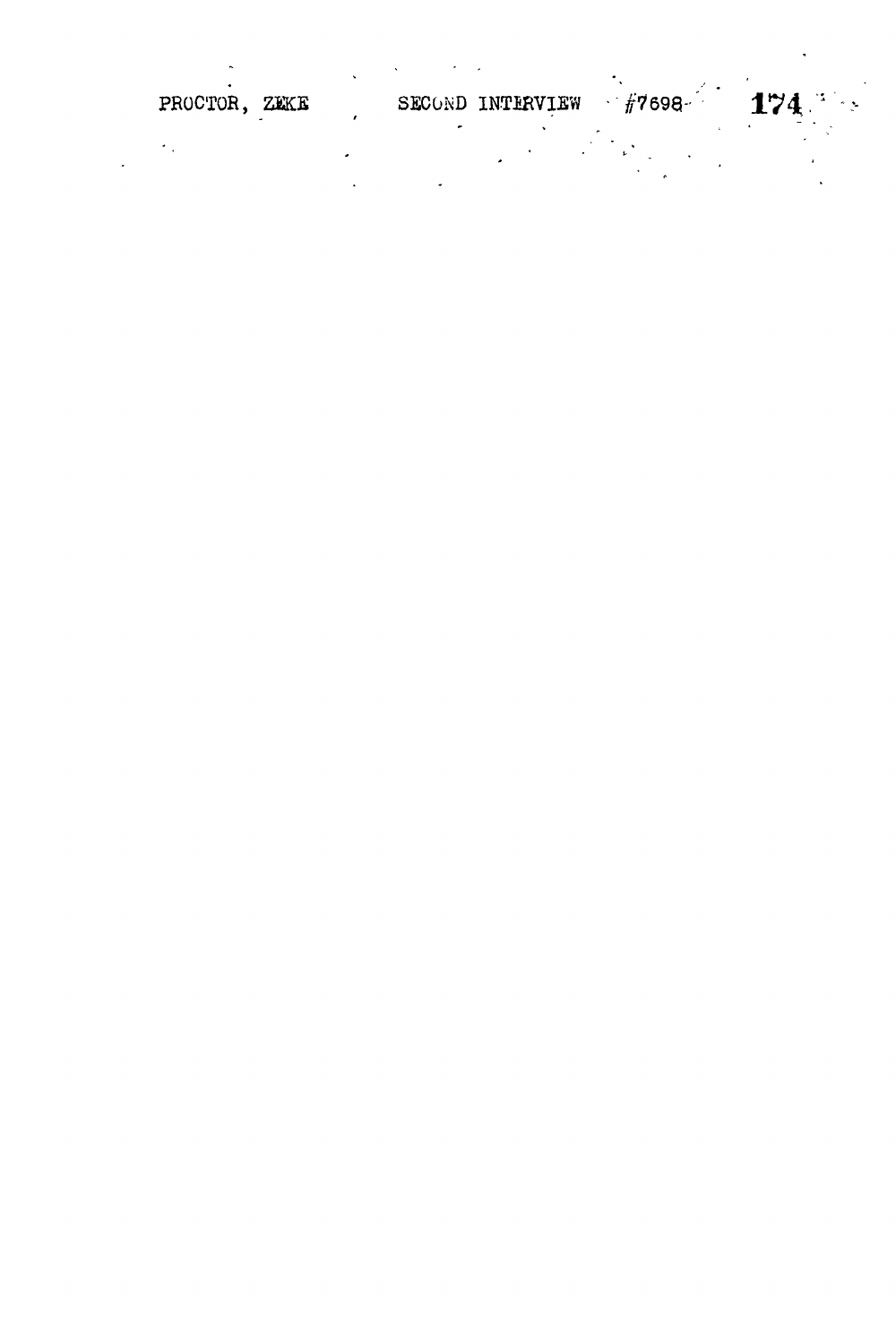## PROCTOR, ZEKE. SECOND INTERVIEW. #7698.

Gus Hummingbird, Interviewer. September 30, 1937.

Duncan 0'Bryant.

蒜 Duncan O'Bryant, first Missionary to the Old Settler Cherokees and Immigrants, was born in Georgia. He married a white woman named Patsy Whitehead. He and his wife came to the Cherokee Nation about 1830 and set~ tied in Piney community, now Adair County.

Reverend 0'Bryant was a Baptist Minister but there is no record to show where he ever established a church.

He had eight children : Fannie, Harriet, Sarah Ann, and Eliza Jane, the mother of Zeke Proctor, Jr.; Caleb, . Jake, Hugh and Humphrey were the boys. Caleb and Jake joined the Texas Rangers about 1840. Six years later they joined the United States Army in the War with Mexico. \. They were never heard from any more. They were supposed. to have been in the battle of San Jacinto.

Hugh and Humphrey went to California in the gold rush • of 1848. They never returned. . •

Reverend O'Bryant died at Piney in 1834 and was « buried a half mile north of the present Piney School.

175